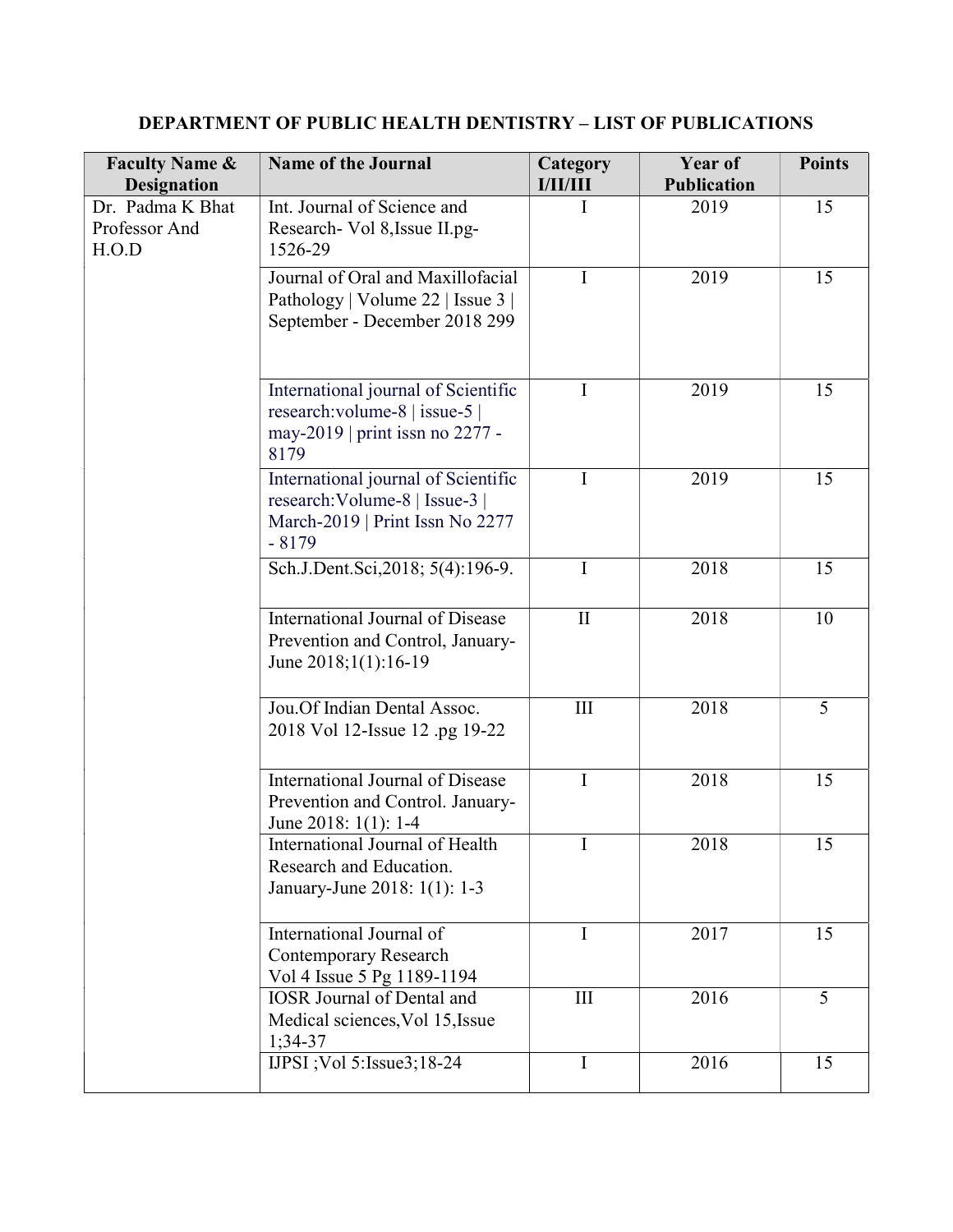| <b>Faculty Name &amp;</b>     | <b>Name of the Journal</b>                                                                                          | Category<br><b>I/II/III</b> | Year of<br><b>Publication</b> | <b>Points</b> |
|-------------------------------|---------------------------------------------------------------------------------------------------------------------|-----------------------------|-------------------------------|---------------|
| <b>Designation</b>            |                                                                                                                     |                             |                               |               |
|                               | International journal of Tobacco<br>and Oral health:2016:2(2):17-21                                                 | $\mathbf{I}$                | 2016                          | 10            |
|                               | International journal of Tobacco<br>and Oral health:2016:2(1):1-6                                                   | $\mathbf{I}$                | 2016                          | 10            |
|                               | International journal of Tobacco<br>and Oral health: 2015:1(2):1-6                                                  | $\mathbf{I}$                | 2015                          | 10            |
|                               | <b>IOSR</b> Journal Of<br>PharmacyVolume 5, Issue 10<br>(October 2015), PP. 68-75                                   | $\mathbf{I}$                | 2015                          | 10            |
|                               | Journal of Indian Association of<br>Public Health Dentistry:2014:vol<br>12:issue 2:119-123                          | $\mathbf I$                 | 2014                          | 15            |
|                               | Karnataka state dental Journal<br>$vol18(1);21-24$                                                                  | III                         | 1998                          | 5             |
| Dr. Aruna. C. N.<br>Professor | Journal of Oral and Maxillofacial<br>Pathology   Volume 22   Issue 3  <br>September - December 2018 299             | $\mathbf I$                 | 2019                          | 15            |
|                               | International journal of Scientific<br>research: volume-8   issue-5  <br>may-2019   print issn no 2277 -<br>8179    | $\mathbf I$                 | 2019                          | 15            |
|                               | International journal of Scientific<br>research: Volume-8   Issue-3  <br>March-2019   Print Issn No 2277<br>$-8179$ | $\mathbf I$                 | 2019                          | 15            |
|                               | International Journal of Disease<br>Prevention and Control, January-<br>June 2018;1(1):16-19                        | $\mathbf{I}$                | 2018                          | 10            |
|                               | International Journal of Health<br>Research and Education,<br>January-June 2018;1(1):8-10                           | $\mathbf{I}$                | 2018                          | 10            |
|                               | International Journal of<br><b>Contemporary Research</b><br>Vol 4 Issue 5 Pg 1189-1194                              | III                         | 2017                          | 5             |
|                               | <b>IOSR Journal of Dental and</b><br>Medical sciences, Vol 16, Issue<br>$5;61-67$                                   | $\rm III$                   | 2017                          | 5             |
|                               | International journal of Tobacco<br>and Oral health:2016:2(2):17-21                                                 | $\mathbf{I}$                | 2016                          | 10            |
|                               | International journal of Tobacco<br>and Oral health: 2016: 2(1): 1-6                                                | $\mathbf{I}$                | 2016                          | 10            |
|                               | International journal of Tobacco<br>and Oral health: $2015:1(2):1-6$                                                | $\mathbf{I}$                | 2015                          | 10            |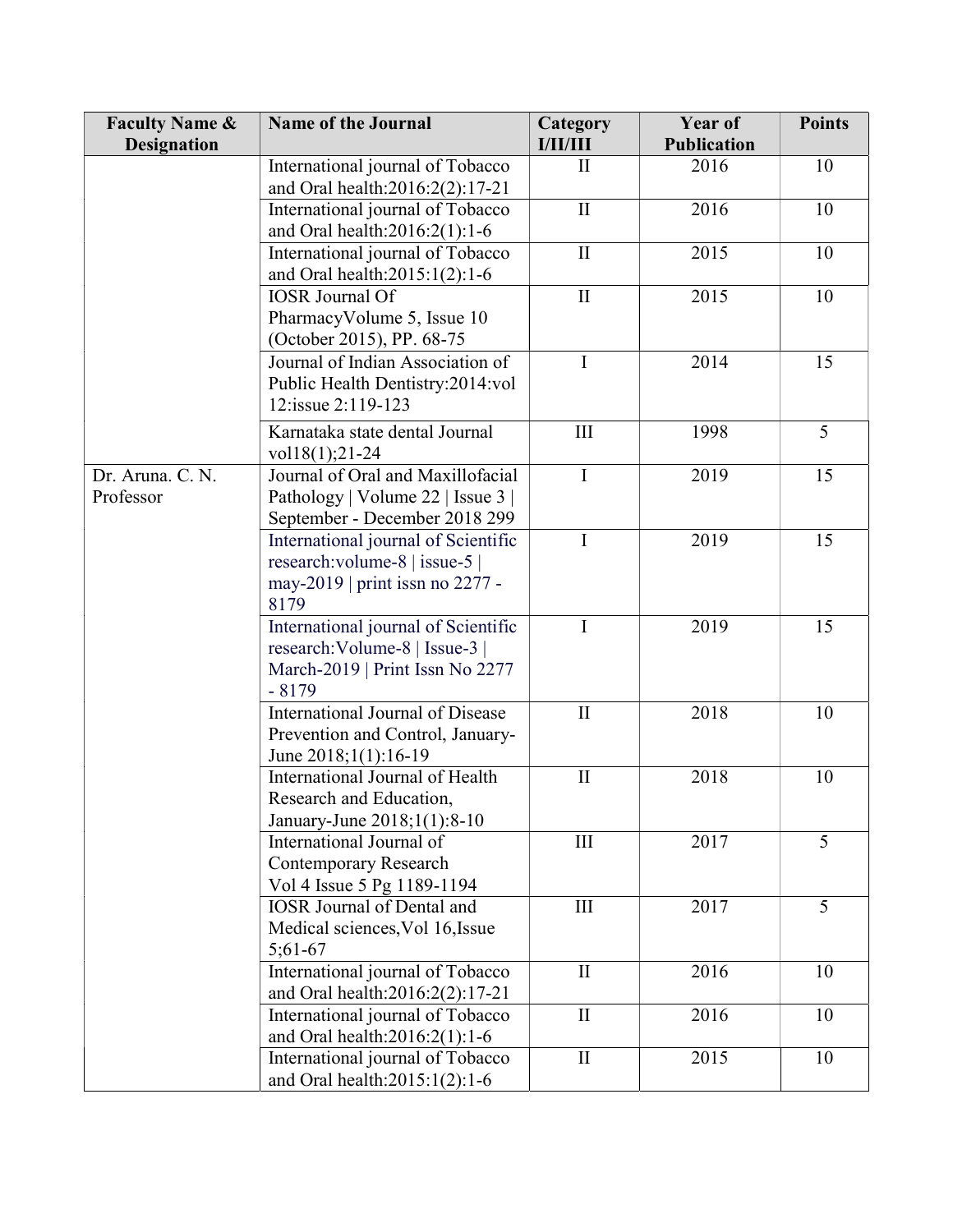| <b>Faculty Name &amp;</b>               | <b>Name of the Journal</b>                                                                 | Category<br><b>I/II/III</b> | Year of<br><b>Publication</b> | <b>Points</b> |
|-----------------------------------------|--------------------------------------------------------------------------------------------|-----------------------------|-------------------------------|---------------|
| <b>Designation</b>                      | <b>IOSR</b> Journal Of                                                                     |                             |                               |               |
|                                         | PharmacyVolume 5, Issue 10<br>(October 2015), PP. 68-75                                    | $\mathbf{I}$                | 2015                          | 10            |
|                                         | Journal of Indian Association of<br>Public Health Dentistry:2014:vol<br>12:issue 2:119-123 | I                           | 2014                          | 15            |
|                                         | <b>RGUHS Journal of Dental</b><br>Sciences 2013;5(2)97-103                                 | I                           | 2013                          | 15            |
| Dr. Prasanna kumar<br>Y.S.<br>Professor | Journal of Indian Association of<br>Public Health Dentistry 2011<br>Issue 17: 78-82        | I                           | 2011                          | 15            |
|                                         | Journal of Indian Association of<br><b>Public Health Dentistry Issue</b><br>18:213-217     | $\mathbf I$                 | 2011                          | 15            |
|                                         | Journal of Indian Association of<br>Public Health Dentistry. Vol<br>$2005(6); 1-4$         | I                           | 2005                          | 15            |
|                                         | Journal of Indian Association of<br>Public Health Dentistry. Vol<br>$2004(4); 17 - 20$     | I                           | 2004                          | 15            |
|                                         | International Journal of Health<br>Research and Education, July-<br>December 2018;1(2):1-4 | I                           | 2018                          | 15            |
|                                         | International Journal of Medical<br>and Oral Research January-June<br>$2017; 2(1):1-4$     | I                           | 2017                          | 15            |
|                                         | International Journal of Tobacco<br>And Oral Health July-December<br>$2016; 2(2):1-8$      | I                           | 2016                          | 7.5           |
|                                         | I J Pre Clin Dent Res<br>2015;2(3):9-14                                                    | I                           | 2015                          | 15            |
|                                         | Journal of Health Sciences and<br>Research: 2014: 5(1): page 1-5                           | III                         | 2014                          | 5             |
|                                         | Journal of Health Sciences and<br>Research: 2014: 5(1): page 32-35                         | $\rm III$                   | 2014                          | 5             |
|                                         | The Journal of Contemporary<br>Dental Practice, July-August<br>2012;13(4):545-549          | I                           | 2012                          | 15            |
|                                         | Journal of Indian association of<br>Public Health Dentistry Vol<br>2011(18); 303-307       | I                           | 2011                          | 15            |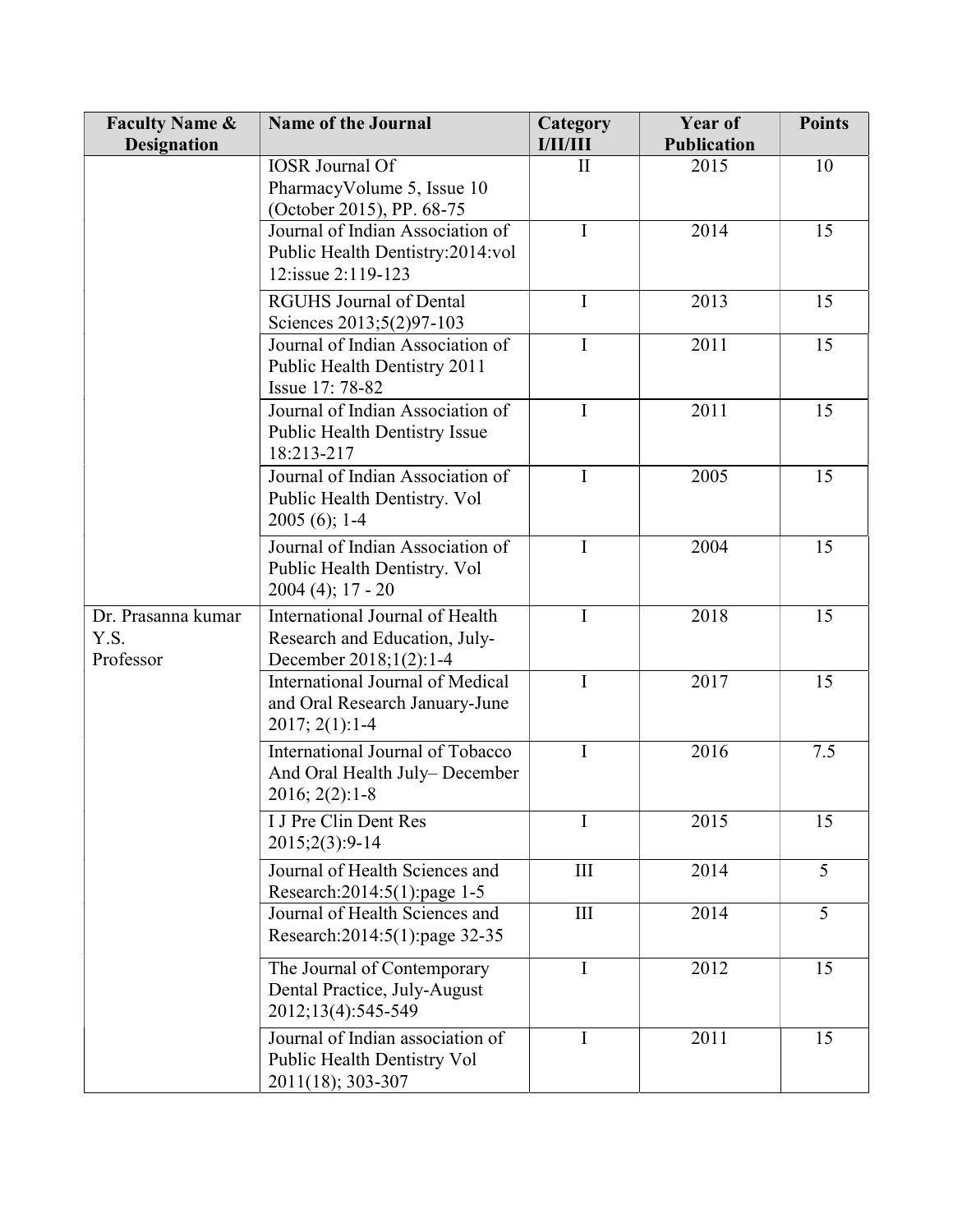| <b>Faculty name and</b> | <b>Name of the Journal</b>              | Year | Category     | <b>Points</b> |
|-------------------------|-----------------------------------------|------|--------------|---------------|
| designation             |                                         |      |              |               |
| Dr. Shweta              | Journal of Indian                       | 2010 | Ι            | 15            |
| Somasunadara Y.         | <b>Association of Public Health</b>     |      |              |               |
| Professor               | Dentistry                               |      |              |               |
|                         | Journal of Indian                       | 2012 | I            | 15            |
|                         | Association of Public Health            |      |              |               |
|                         | Dentistry                               |      |              |               |
|                         | Journal of Indian                       | 2015 | I            | 15            |
|                         | <b>Association of Public Health</b>     |      |              |               |
|                         | Dentistry                               |      |              |               |
|                         | Indian Journal of                       | 2015 | $\rm II$     | 10            |
|                         | Stomatology                             |      |              |               |
|                         | International Journal of                | 2016 | $\mathbf{I}$ | 10            |
|                         | Scientific Study                        |      |              |               |
|                         | International Journal of                | 2016 | $\mathbf{I}$ | 10            |
|                         | <b>Contemporary Medical</b>             |      |              |               |
|                         | Research                                |      |              |               |
|                         | International Journal of                | 2016 | $\rm II$     | 5             |
|                         | <b>Contemporary Medical</b><br>Research |      |              |               |
|                         | International Journal of                | 2017 | $\mathbf{I}$ | 15            |
|                         | Contemporary Medical                    |      |              |               |
|                         | Research                                |      |              |               |
|                         | International Journal of                | 2017 | $\rm II$     | 5             |
|                         | <b>Contemporary Medical</b>             |      |              |               |
|                         | Research                                |      |              |               |
|                         | International Journal of                | 2018 | $\rm II$     | 10            |
|                         | Health Sciences and                     |      |              |               |
|                         | Research                                |      |              |               |
|                         | International Journal of                | 2019 | $\mathbf{I}$ | 7.5           |
|                         | Scientific Research                     |      |              |               |
| Dr. Anjan.G             | Fluoride                                | 2011 | I            | 15            |
| <b>Reader</b>           | International Journal of                | 2011 | I            | 15            |
|                         |                                         |      |              |               |
|                         | Clinical Pediatric Dentistry,           |      |              |               |
|                         | Indian Journal of Dental                | 2013 | I            | 15            |
|                         | Research                                |      |              |               |
|                         | Journal of Indian Association           | 2013 | $\bf{I}$     | 15            |
|                         | of Public Health Dentistry              |      |              |               |
|                         | Journal of Indian Association           | 2014 | $\mathbf I$  | 15            |
|                         | of Public Health Dentistry              |      |              |               |
|                         |                                         |      |              |               |
|                         | Journal of Indian Association           | 2015 | $\mathbf I$  | 15            |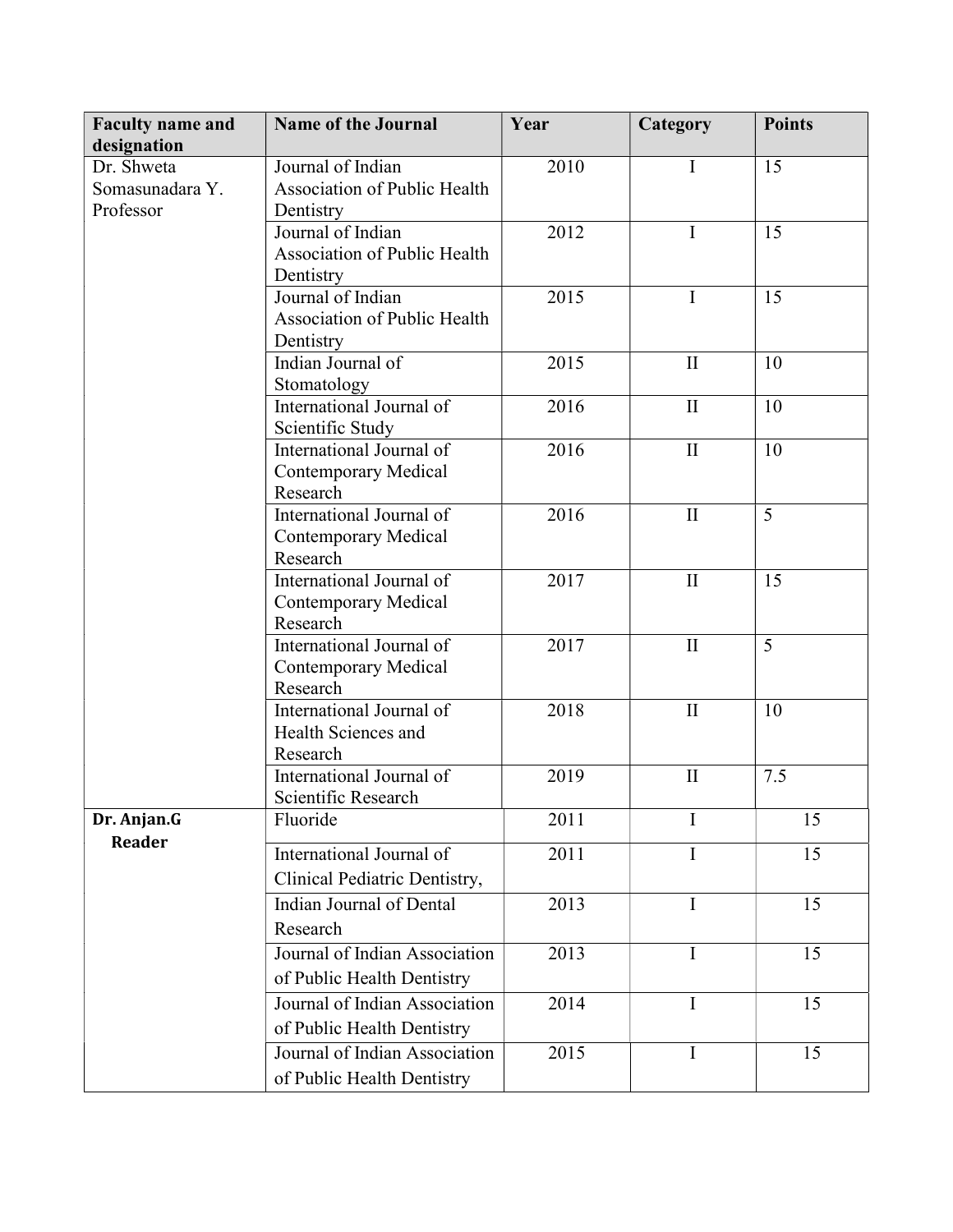| <b>Faculty name and</b> | <b>Name of the Journal</b>          | Year         | Category     | <b>Points</b> |
|-------------------------|-------------------------------------|--------------|--------------|---------------|
| designation             |                                     |              |              |               |
|                         | Unique Journal of Medical           | 2015         | I            | 15            |
|                         | and Dental Sciences                 |              |              |               |
|                         | International Journal of            | 2016         | I            | 15            |
|                         | <b>Contemporary Medical</b>         |              |              |               |
|                         | Research                            |              |              |               |
|                         | Scholars Journal of Dental          | 2017         | I            | 15            |
|                         | Sciences                            |              |              |               |
|                         | International Journal of            | 2017         | I            | 15            |
|                         | <b>Contemporary Medical</b>         |              |              |               |
|                         | Research                            |              |              |               |
|                         | Journal of Indian Association       | 2017         | $\mathbf I$  | 15            |
|                         | of Public Health Dentistry          |              |              |               |
|                         | Scholars Journal of Dental          | 2018         | I            | 15            |
|                         | Sciences                            |              |              |               |
|                         | International Journal of            | 2019         | I            | 15            |
|                         | <b>Contemporary Medical</b>         |              |              |               |
|                         | Research                            |              |              |               |
|                         | Scholars Journal of Dental          | 2019         | $\mathbf I$  | 15            |
|                         | Sciences                            |              |              |               |
| Dr. C Santhosh          | International Journal of            | 2015         | $\mathbf I$  | 15            |
| Kumar                   | Scientific Study                    |              |              |               |
| Reader                  | International Journal of            | 2016         | I            | 15            |
|                         | <b>Contemporary Medical</b>         |              |              |               |
|                         | Research                            |              |              |               |
|                         | International Journal of            | 2017         | I            | 15            |
|                         | <b>Contemporary Medical</b>         |              |              |               |
|                         | Research                            |              |              |               |
|                         | International Journal of            | 2018         | $\mathbf{I}$ | 7.5           |
|                         | Health Sciences & Research          |              |              |               |
|                         | International Journal of            | 2019         | $\mathbf I$  | 15            |
|                         | Scientific Research                 |              |              |               |
| Dr Jayachandra M Y      | Journal of Dental and               | $\mathbf I$  | 2016         | 15            |
| Senior Lecturer         | <b>Medical Sciences</b>             |              |              |               |
|                         | Karnataka state Dental              | III          | 2016         | 5             |
|                         | Journal<br>International Journal of | $\mathbf{I}$ | 2017         | 10            |
|                         | <b>Contemporary Medical</b>         |              |              |               |
|                         | Research                            |              |              |               |
|                         | Scholars Journal of Dental          | $\mathbf{I}$ | 2018         | 10            |